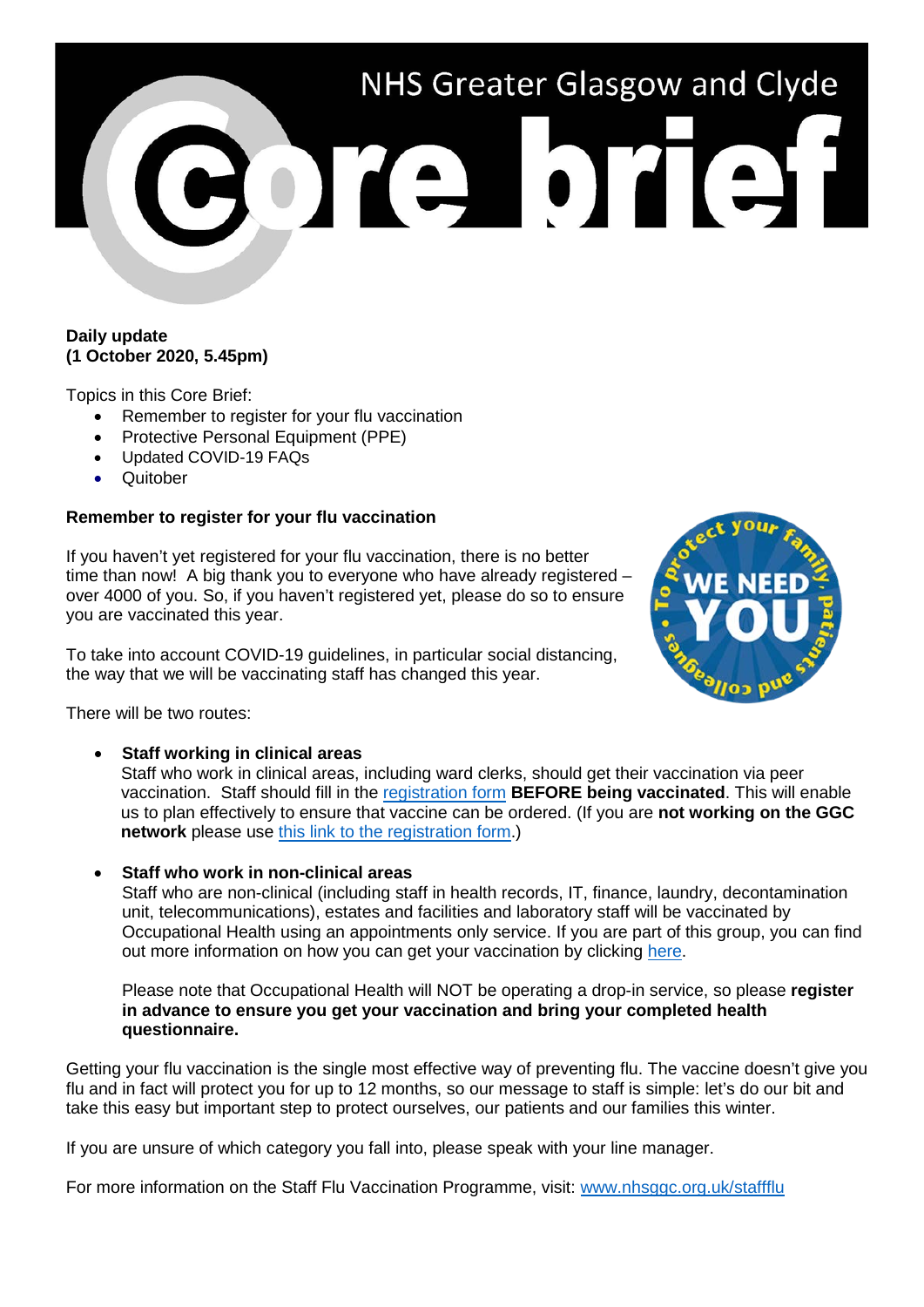# **Protective Personal Equipment (PPE)**

FFP3 3M 8833 Mask

- The batch of masks with a use by date of June 2020 have now been revalidated and approved for use.
- The batch of masks with a use by date of 2025. This is a new batch of masks which have recently been manufactured by 3M. Unfortunately 3M have amended the position of the staple which attaches the strap to the mask, stopping the straps from being tightened. Therefore if, as part of your face fitting, you are required to pull the straps to tighten the mask to ensure a fit, this batch should not be used by you. We have contacted all PPE Leads on site who have ensured there is an alternative mask (or the June 2020 batch of masks) on site should you require this.

DSBJ Fluid Resistant Mask

• Last month, National Procurement launched an investigation into some complaints which had been raised by some Boards concerning issues with these masks. This investigation has now concluded and NP have advised that this mask is still valid to use.

As with all PPE, please ensure you follow the donning and doffing process advised by Infection Control and Health and Safety.

## **Updated COVID-19 FAQs**

The Scottish Government has introduced a single national guidance document on coronavirus that directs staff to verified sources of advice. This will inform a standard approach to occupational health, for application across NHS Scotland. You can see this here: <https://www.staffgovernance.scot.nhs.uk/coronavirus-covid-19/guidance/> (last updated 28 July 2020).

We will update [FAQs](https://www.nhsggc.org.uk/your-health/health-issues/covid-19-coronavirus/for-nhsggc-staff/faqs/) as and when this document is updated, as well as with other generic FAQs.



#### **Quitober**

If you are a smoker and thinking of stopping smoking then October could be the month to give it a go!



As part of a promotional give back to NHS and Health

and Social care staff, our NHSGGC Quit Your Way Stop Smoking Services have been given a limited number of access codes providing one month free access to the 5-star reviewed stop smoking app, smokefreeapp.com